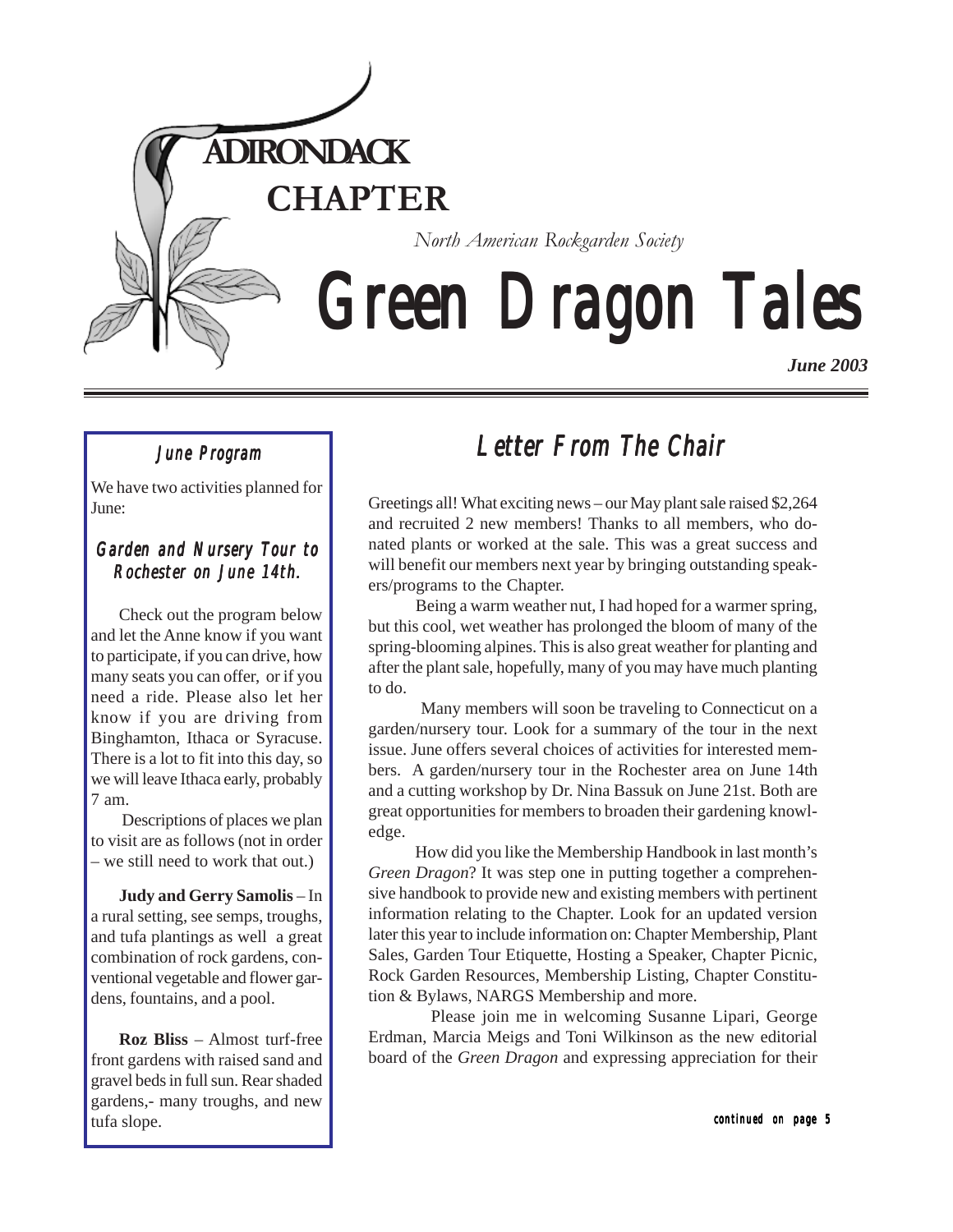#### **Green Dragon Tales**

is the newsletter of the Adirondack Chapter, North American Rock Garden Society

NARGS Editors may reprint **unaltered** articles in their newsletters. Cite the date, publication, and author and notify the Green Dragon editor.

**Contributors**, please submit materials by the 15th of the month preceding publication to:

> *Susanne Lipari, ed.* 3991 Route 228 Alpine, NY 14805 sel3@ cornell.edu 607-387-9308

### **\$ 10.00 annual membership**

due on January 1. Send a check payable to Adirondack Chapter, NARGS, to:

#### *ArtTrimble*

39 Songbird Lane Rochester, NY 14620 Atrimbl1@rochester.rr.com 585-271-7820

## **OTHER CHAPTER CONTACTS**

## **Chair:**

*Michelle Jones Ham* mejonesham@nyseg.com 607-733-7034

## **Program Chair:**

*Anne Klingensmith* aekling@lightlink.com 607-256-9308

## **Treasurer/Secretary:**

*Carol Eichler* carol\_eichler@excite.com 607-387-5823

### **Executive Members at Large:**

*Jerry Yaeger* jay7@cornell.edu 607-844-9462

*Roseanne Moresco* jtm3@cornell.edu 607-257-6198

#### **Plant Sales:**

*Tom Myers* Robinia@lightLink.com 607-273-2865

Debbie Shanahan has decided to leave the hard work of publishing the *Green Dragon* to an editorial board. We thank Debbie for her dedicated work in creating and publishing *the Green Dragon* for the past eight years.

I am grateful that as editor, I don't have to step alone into Debbie's shoes. Helping me to fill them will be my trusted editorial board: George Erdman, Marcia Meigs, and Toni Wilkinson. We all hope that you, the members of the Adirondack Chapter, will be eager to send us articles, comments, pictures and internet links to fill the pages. This is YOUR newsletter.

The biggest change will be that the *Green Dragon* will move to the web. It will live at the Chapter website. You can read it there or download it to your own computer and, of course, you can print it out to read in the sun, the shade or behind the wood stove. Since this will greatly reduce the cost of distributing the *Green Dragon*, we strongly encourage you to use this electronic version. Those of you without internet access can request a paper copy to be mailed to you, just as in the past! However, the electronic version will have several benefits:

\* Colored color photos to go with the articles. Paper versions will arrive without photos.

\* More flexible use of space. Since the old *Green Dragon* used to be done by a professional printer, the layout was limited to an even number of pages, which forced the editor to either shorten the articles, or to put in filler pieces.

\*Rapid delivery at greatly reduced cost to the chapter.

\*The *Green Dragon* will be accessible to people interested in rock gardening when they visit the Chapter website, and that may very well bring in new members.

We hope you will all use the *Green Dragon* as a forum. You can help by contributing articles, comments, and information:

- \* New member portraits.
- \* Plant portraits.
- \* Brief book reviews.
- \* A portrait of your garden or one you have visited.

\* Creative solutions to difficult gardening problems.

- \* A scientific article.
- \* Great websites to visit and why.

The editorial board is looking forward to a flood of contributions – from whole articles to short notes – from the membership.

*George Erdman gerdman@mail.binghamton.edu 607 748-3984*

> *Susanne Lipari sel3@cornell.edu 607-387-9308*

*Marcia Meigs Arisaemaq@aol.com*

*Toni Wilkinson amw32@cornell.edu 607-257-7750*

## *Letter from the Editor Letter Editor*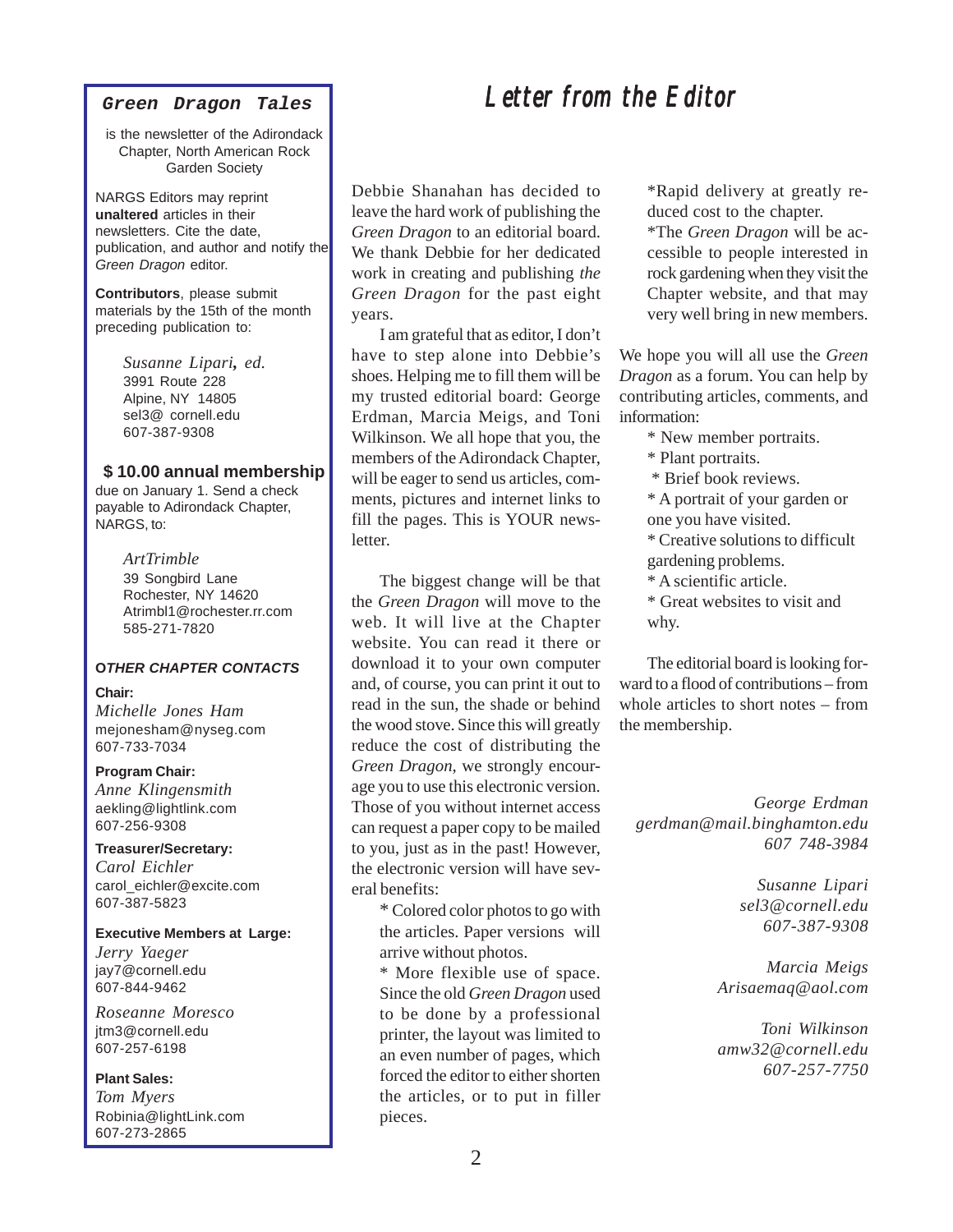## *Cruising the Web Cruising*

While sitting up late at night, watching winter snowfalls cover the garden, I had lots of time to cruise the web and enjoy thoughts of spring....well, when I wasn't mentally groaning at the thought of all the work.

 My wanderings generally start when I read about a new website mentioned by one of the rock garden gurus on Alpine-L(I am not a serious rock gardener but this list is an abolute must for anyone who dreams of being one...Click on "Join" at http:// listserv.surfnet.nl/archives/alpinel.html) or when I look up a plant or website on that premier search engine for anything in your life about which you want to learn more...www.google.com.

 For this happy wanderer, looking up something like Corydalis 'Blue Panda' can lead to hours of viewing photos, cultural requirements, nursery sources, comparative prices, botanical exploration, books, vendors, etc. etc.

 I will try to come up with a trio or so of sites which I have found especially rewarding or interesting to present to you in each newsletter. Suggestions are also most welcome(arisaemaq@aol.com).

 For me, it is particularly enjoyable to revisit, periodically, some of the wonderful websites maintained by gardeners who specialize in unusual or numerous species of plants. These sites are upgraded regularly with even more photos and plant descriptions.

Dr. John Londsdale's fantastic site at http:www.edwoodgardens.netindex.htm is first to come to mind. Not only does he have some 1800 photos of the rarest species he grows in his gardens, but you can use the photos as postcards, choosing your own background colors, etc. I just wish I had such a set up for photos... simply the most advanced yet easy to use site imaginable for this computer neophyte.

 Considering that John has only been gardening on his site in Exton, Pennsylvania since 1995, he has to be the most incredible gardener, as well as photographer I have ever come across. Chinese plants, double hepatica cultivars, montane rarities, bulbs, and many others will inspire you.

 John particularly delighted me by telling me that the fancy double Japanese hepaticas, many of which sell for hundreds of dollars and which I have craved for some years now, did not do well for him due to rot and other problems. It is always comforting to a gardener with large numbers of losses to hear of an expert's losses!

 I will close by putting in a plug for my favorite bulb dealer, Russell Stafford, whose catalogue at http:// www.odysseybulbs.com is due to come out as I write this. He promises, among other lovelies, to have hard-to-find corydalis such as C. buschii, C. malkensis(I refuse to get into discussions of whether this is C. alexeenkoana or C. caucasica alba),

## *Looking forward to July: Looking forward to July:*

The **summer picnic** will be held this year at Susanne Lipari's. This is traditionally a social event, and along with a dish to pass luncheon, you will also get to tour Susanne's garden, where you will see perennials, a few rock garden plants, and (if my memory serves me), laboratory glassware in a garden setting, quite unique.

Bring a dish-to-pass, plate, cup, cutlery for yourself, and maybe a folding chair. We will gather at 11 am, eat, talk, and be merry. Please join us.

## Directions from **Binghamton, Syracuse and Ithaca:**

Go to Rt. 13 in Ithaca, take Rt. 79W towards Watkins Glen. In Mecklenburg, take Rt. 228 S (left) in the direction of Odessa. Go 2.4mi. When you see a silo on the left side of the road, you made it. The driveway is across the road from the barn with the silo.

#### Directions from **Elmira:**

 Take Rt. 14N towards Watkins Glen. Once through the town of Horseheads, there is a stop light just before a church and a CAT equipment rental place. Go right to the 4-way stop sign. Turn left onto Ridge Road. Stay on that until Odessa. Turn right onto Main St.(Rt. 224) Rt. 228 N turns off to the left at the end of the village. Stay on Rt. 228 app. 6 miles until you pass a huge farm machinery graveyard on your left. Go past it until you see the silo on your right. The house is across the road from the barn and the silo.

> *Susanne Lipari 3991 Rt. 228. 607-387-9308*

*continued on page 4*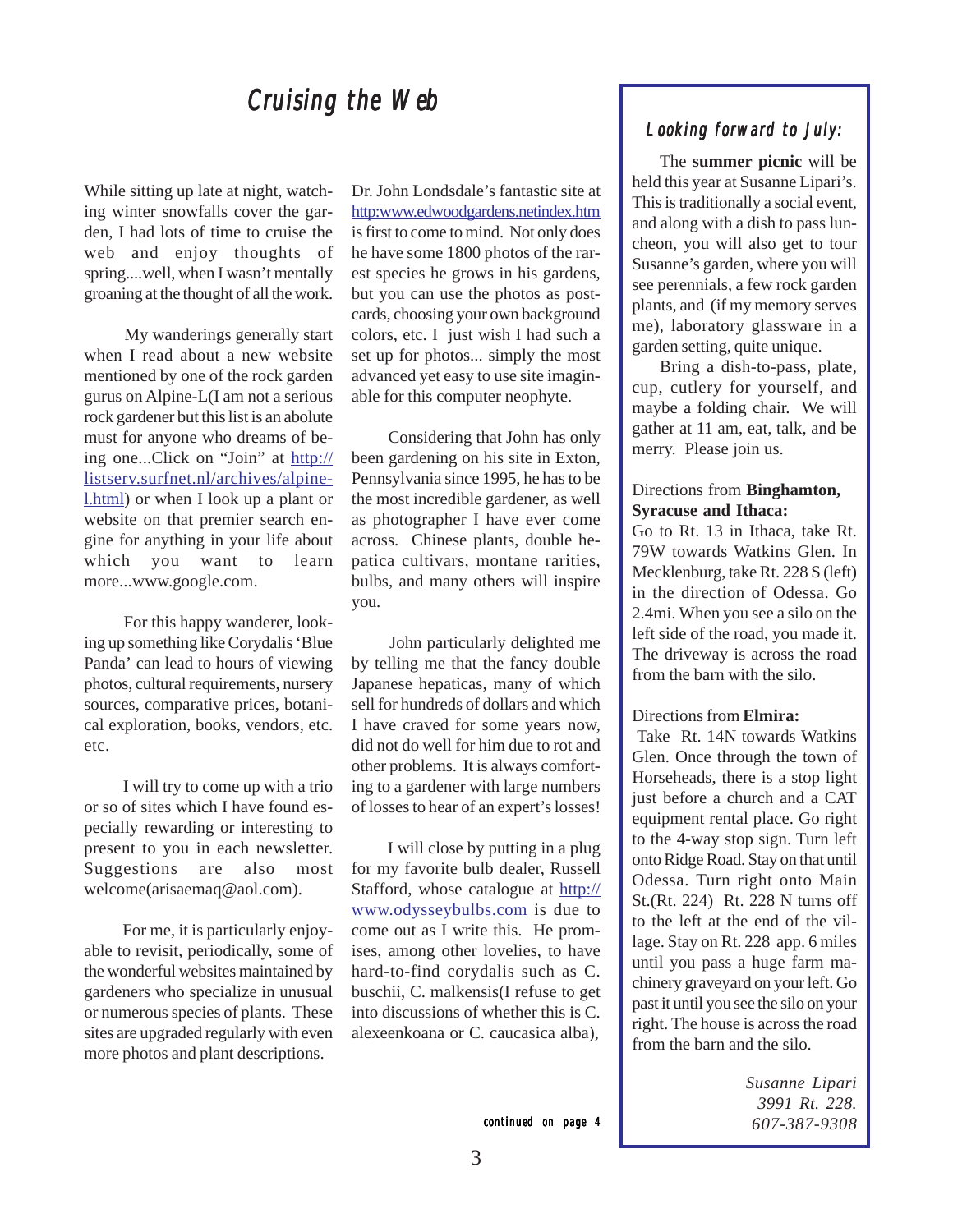## *Apologies Apologies*

We would like to apologize to members who were not included on the membership list recently distributed by our outgoing editor. Sometime in the fall we will be publishing a corrected version of the membership list and will be distributing it along with a comprehensive Adirondack Chapter Handbook. This handbook will contain information about how the Adirondack Chapter and NARGS work and will contain a comprehensive list of resources:

nurseries, gardens, reference books, and online resources. This will become our welcome to new members as they join, and will help make the global rock gardening community more accessible to all of us.

We would also like to apologize to members who do not have email. Sometimes due to time and budget constraints we organize things (like the chapter plant sale) with email communications. If you do not have a friend in the chapter who receives email and can keep you informed, please speak to one of the board members and we will do our best to inform you of activities that you are interested in.

> *Anne Klingensmith aekling@lightlink.com 607-256-9308*



## *May Plant Sale results Sale results*

Once again, the Chapter members came through with lots of fabulous plants for the big sale at the Ithaca High School.

We raised \$2,264 and recruited 2 new members. A terrific day thanks to many contributors and many, many plants!

> *Carol Eichler carol\_eichler@excite.com 607-387-5823*

## *Plants for Life 2003 September 13, 2003*

As you are out there gardening this spring and summer, moving plants, dividing, discovering seedlings, please remember to pot up some of your treasures to donate to Plants for Life 2003. All money raised goes to the Ithaca Breast Cancer Alliance (IBCA), an organization which supports women (and men!) with breast cancer and their families with education, support and advocacy. Plants for Life is in it's third year and has beeen able to make a noticable contribution to IBCA. Your generous donation of plants will make this year's sale even bigger and better. For donations or to offer your help with the sale, call

> *Susanne Lipari 607-387-9306 plantsforlife@hotmail.com*

## *Some information on submitting material for the Green Dragon. Dragon.*

Approximately 250 words fit into one column. This leaves room on the page for a title as well as name and contact info at the end. (Your word processing program most likely has a "word count" feature in the "tools" menu.) Please submit articles early enough to allow time for editing and for you to approve the edits. Unless it is a time sensitive contribution, we may save a submitted article for a later edition. Please submit by email if at all possible!

Images: preferably .tif format.

Let me know if you want your phone number and email address listed with the article, or if you want neither for privacy reasons. Chapter officers will be listed with full contact information.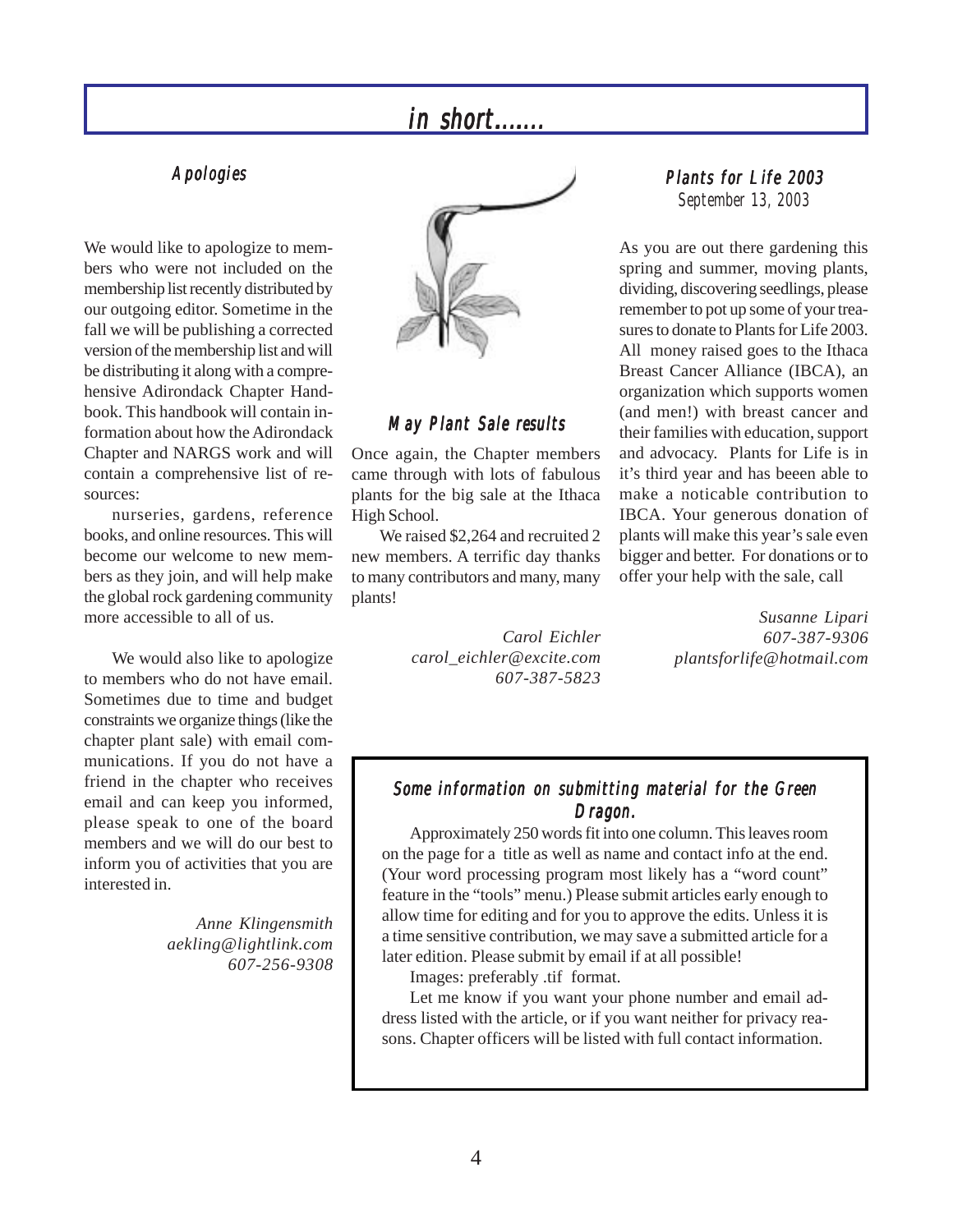## *in short....... short....... in short.......*

## *Iris in the Rock Garden continued from page 1*

I've had some success the last couple years with bulbous iris in the rock garden: *Iris danfordiae, I. histrioides, and I. reticulata.* All bloom here in my cold Zone 5 garden the first two weeks of April, accompanying crocus, eranthis, galanthus, and the early narcissuses, like *N. pumilis* and the cultivar Tête-à-Tête. I've posted to the chapter's homepage (http://bingweb.binghamton.edu/ ~gerdman/nargs/nargs.htm) a series of pictures with running commentary. Just follow the aggravatingly spinning signs that mark the path Our Gardens>George Erdman, and enjoy.

*continued from page 3*

C. nudicaulis, C. seisumsiana, and C. vittae in stock. As well as other erythroniums, he will also have E. sibiricum, one of the most beautiful members of the genus.

Being so fond of colchicums, I expect I will no doubt find a new one or two on his list, in 2002, of some thirty sorts. I was thrilled to find Colchicum hungaricum albiflorum, a Spring blooming, diminutive charmer, in bloom this Spring.

Happy cruising,

 *Marcia Meigs Arisaemaq@aol.com*

support of the Chapter in volunteering to take on editorship of the newsletter!

 Have you visited the Chapter Website lately? Please do visit. George Erdman has done some updates recently. If you have pictures that you would like posted to the website, please contact George and discuss the possibility with him. We would like to see more members' gardens or favorite plants featured. The web address is

http://bingweb.binghamton.edu/ ~gerdman/nargs/nargs.htm .

Happy Gardening,

*Michelle*

*George Erdman erdman@mail.binghamton.edu 607 748-3984*

**Please let Art (Atrimbl1@rochester.rr.com) know your curren email address. This is the last issue of the** *Green Dragon* **to completely arrive by mail. The next issue will be sent electronically to those who can receive it. Please let Art know if you need a paper copy in the future!**